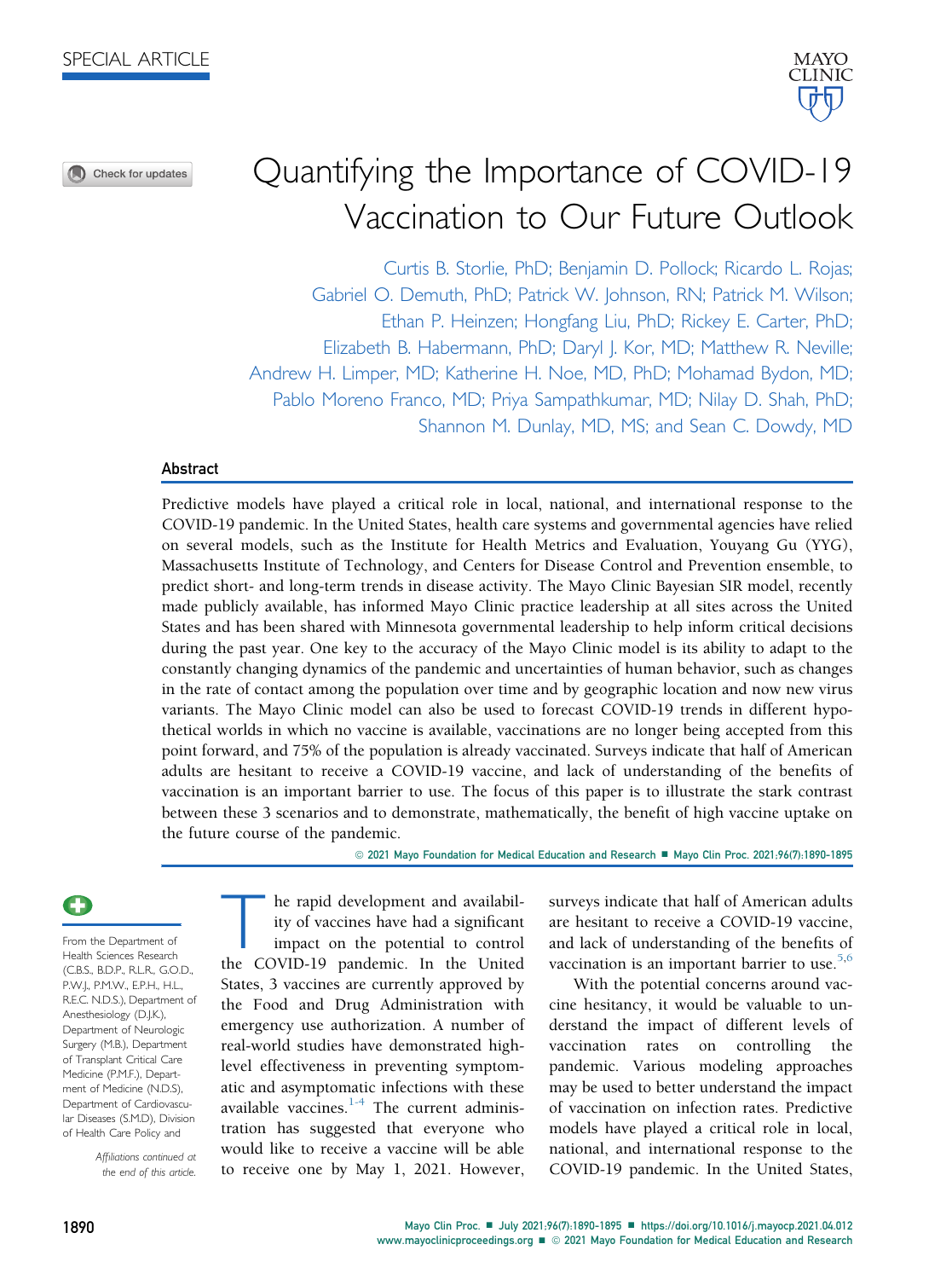<span id="page-1-0"></span>

health care systems and governmental agencies have relied on several models, such as the Institute for Health Metrics and Evaluation, $\frac{7}{1}$  $\frac{7}{1}$  $\frac{7}{1}$  Youyang Gu (YYG), $\frac{8}{1}$  $\frac{8}{1}$  $\frac{8}{1}$  Massa-chusetts Institute of Technology,<sup>[9](#page-5-5)</sup> and Centers for Disease Control and Prevention (CDC) ensemble, $^{10}$  $^{10}$  $^{10}$  to predict short- and long-term trends in disease activity. In this paper, we use the Mayo Clinic Bayesian SIR model to compare 3 vaccine uptake scenarios in the future course of the pandemic. The Mayo Clinic Bayesian SIR model was recently made available to the public. $<sup>11</sup>$  $<sup>11</sup>$  $<sup>11</sup>$ </sup> This model has been used by practice leadership at all Mayo Clinic hospitals across the country to safely manage patient volumes and has been shared with Minnesota state leadership to help inform critical decisions during the past year. One key to the accuracy of the Mayo Clinic model is its ability to adapt to the constantly changing dynamics of the pandemic and uncertainties of human behavior. Examples include changes in the rate of contact among the population over time and by geographic location and, more recently, the impact of new virus variants. The Mayo Clinic model can also be used to forecast COVID-19 trends in different hypothetical worlds in which no vaccine is available, vaccinations are no longer being accepted from this point forward, and 75% of the population is

already vaccinated. The focus of this paper is to illustrate the stark contrast between these 3 scenarios and to demonstrate, mathematically, the impact of vaccine uptake on the future course of the pandemic.

# PROBABILISTIC CHARACTERIZATION OF FUTURE COVID-19 CASES AND HOSPITALIZATIONS

The Mayo Clinic Bayesian SIR model along with the corresponding vaccination model and all assumptions have been previously described by Storlie et al.<sup>[11](#page-5-7)</sup> However, we provide an overview in a supplement to this article for convenience because the results depend heavily on the vaccination model and assumptions being used.

[Figure 1](#page-1-0) provides a forecast for cases and hospital census (general care and intensive care unit, respectively) in the state of Minnesota for the next 4 months as of April 6, 2021 (the time of this writing), under our best guess for vaccinations going forward. The vaccination model is described in the Supplemental Material (available online at <http://www.mayoclinicproceedings.org>) but essentially assumes that future vaccination trends will be similar to the past few weeks until we reach a point of dwindling demand (when 50% to 75% of the population has been vaccinated). These results suggest that the current rise in COVID cases in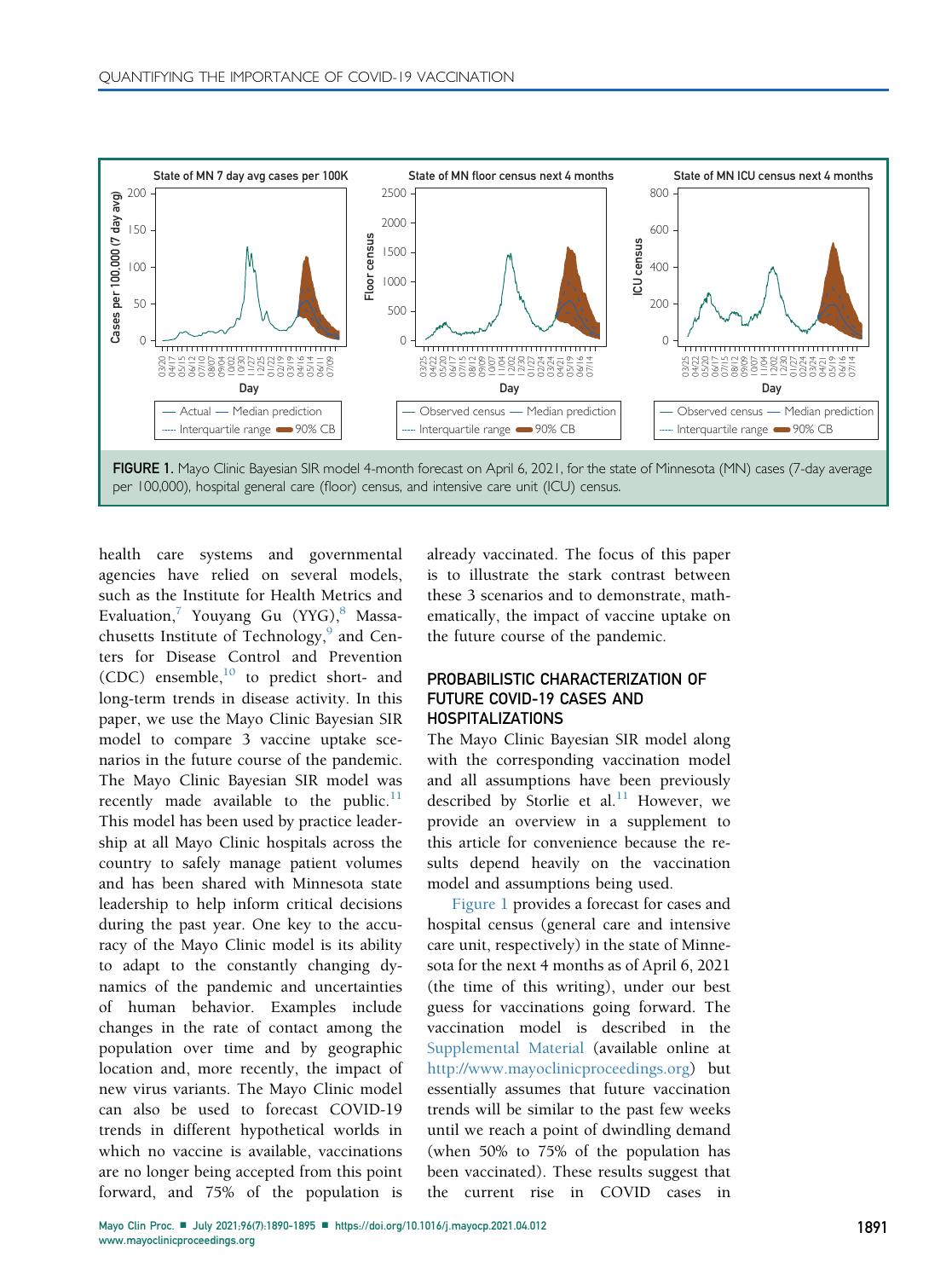<span id="page-2-0"></span>

Minnesota is likely to continue for a few more weeks before decreasing into the summer. The interquartile range (dashed lines) and the 90% Bayesian credible interval indicate bounds that should contain the future trend with 50% and 90% certainty, respectively. Based on prospective validation, the Bayesian SIR model has been accurate with its probability statements representing this uncertainty, namely, close to 50% of future paths for cases and hospitalizations have fallen within the predictive interquartile range for time horizons up to 4 weeks and similar for the 90% bounds.<sup>[11](#page-5-7)</sup> These bounds indicate that a large rise approaching the magnitude of cases observed in November-December 2020 is possible, even if unlikely. It is also possible that cases and hospitalizations will stop increasing immediately and begin to fall off much sooner, although this is also unlikely.

# THREE HYPOTHETICAL VACCINATION **SCENARIOS**

In this section, 3 hypothetical vaccination scenarios are considered. Whereas none of these scenarios are realistic, they serve to illustrate the critical impact of vaccination rates on COVID-19 cases and hospitalizations.

The first scenario depicted in [Figure 2](#page-2-0) shows a hypothetical future in which a

COVID-19 vaccine did not exist under our current behavior patterns with current strains of the virus. For a given county and day, the model estimates a rate of spread for a given infected individual if all people were susceptible but then suppresses that rate by the proportion of the population that is not currently susceptible to infection. This model estimate for the unabated rate of spread can change as a result of new variants or changes in social behavior. To produce the "no vaccine" scenario, we simply placed the vaccinated individuals back into the susceptible pool and propagated the model forward with no impedance to the rate of spread due to vaccination. However, it is still assumed that there is impedance due to natural infection-acquired immunity.

The rise under this scenario is stark and almost unbelievable. This is because the actual rise that is currently happening in Minnesota is in the face of an approximately 35% vaccinated population (according to CDC data), which means the unabated spread rate in the model right now is very high. That is, if no one were vaccinated, we would likely be seeing a much higher reproduction number right now than we have seen since very early in the pandemic. It is difficult to untangle how much of this elevated rate of spread right now is due to new variants as opposed to changes in social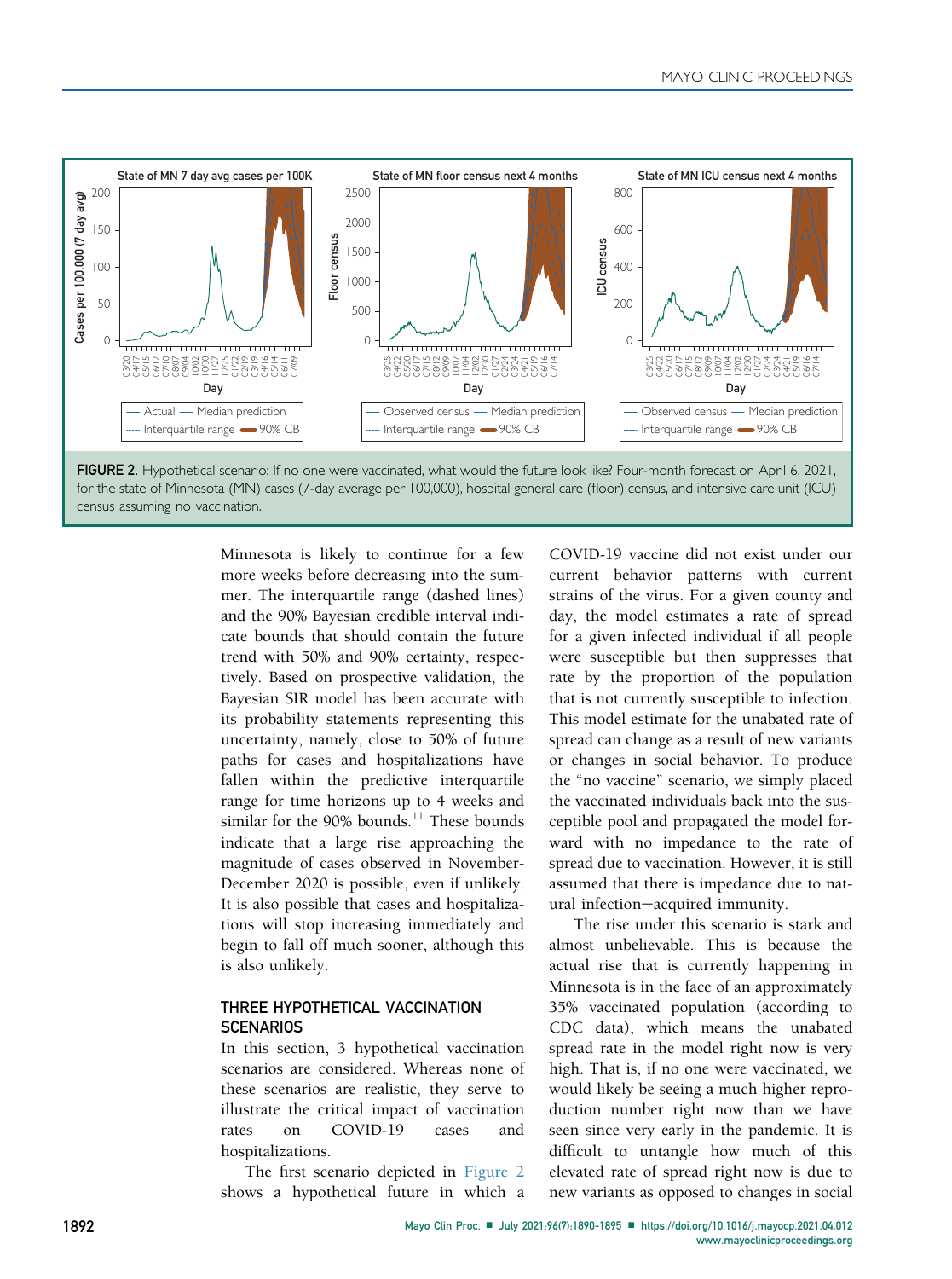<span id="page-3-0"></span>

6, 2021, for the state of Minnesota (MN) cases (7-day average per 100,000), hospital general care (floor) census, and intensive care unit (ICU) census assuming no further vaccination from this point forward.

behavior. Regardless of the reason, the absence of vaccinations in the current environment would have been likely to result in by far the largest surge to date.

Thankfully, we do have several effective vaccines that people are receiving. As of this writing, according to CDC data, 33% of the US population has received at least 1 dose of vaccine. $12$  The second hypothetical scenario examines resulting cases and hospitalizations in the event that no further vaccinations are given ([Figure 3](#page-3-0)). Our model demonstrates that existing vaccinations are substantially blunting the rise predicted in [Figure 2.](#page-2-0) However, without further vaccinations, the risk of a substantial increase is much greater and would last much longer than what is expected under our best guess scenario presented in [Figure 1.](#page-1-0)

Finally, the last scenario in [Figure 4](#page-4-0) explores what would happen if the population were 75% vaccinated right now. This forecast is as stark as the no vaccination scenario. According to the model, this level of vaccination would completely suppress the growth (even in the face of the recent elevated spread rates) and immediately drive cases and hospitalizations down to very low levels.

# **DISCUSSION**

The Mayo Clinic Bayesian SIR model was developed during the early weeks of the COVID-19 pandemic by a predictive modeling task force. The goal was to provide COVID-19 census forecasting to help clinical leaders understand the potential short- and long-term impacts of the pandemic on hospital operations. Since inception, the model has been continuously revised to account for more data sources and the evolving dynamics of the pandemic, most recently the addition of vaccination. Several vaccination scenarios show how vaccination rates will shape the future of the COVID-19 pandemic.

There are several important caveats to these results. These results are dependent on the uncertainties of our model, although it is a model that has made accurate predictions for COVID surges thus far.<sup>[11](#page-5-7)</sup> Given our current knowledge, $13-15$  it is likely that vaccinationacquired (and natural infection-acquired) immunity will wane and the population will once again become vulnerable to SARS-CoV-2 infection. Our best understanding based on experience with other coronaviruses is that duration of immunity may be on the order of 1 to 2 years (on average),  $16,17$  $16,17$  with some becoming susceptible again to infection sooner than others. This time frame also depends greatly on the impact of new virus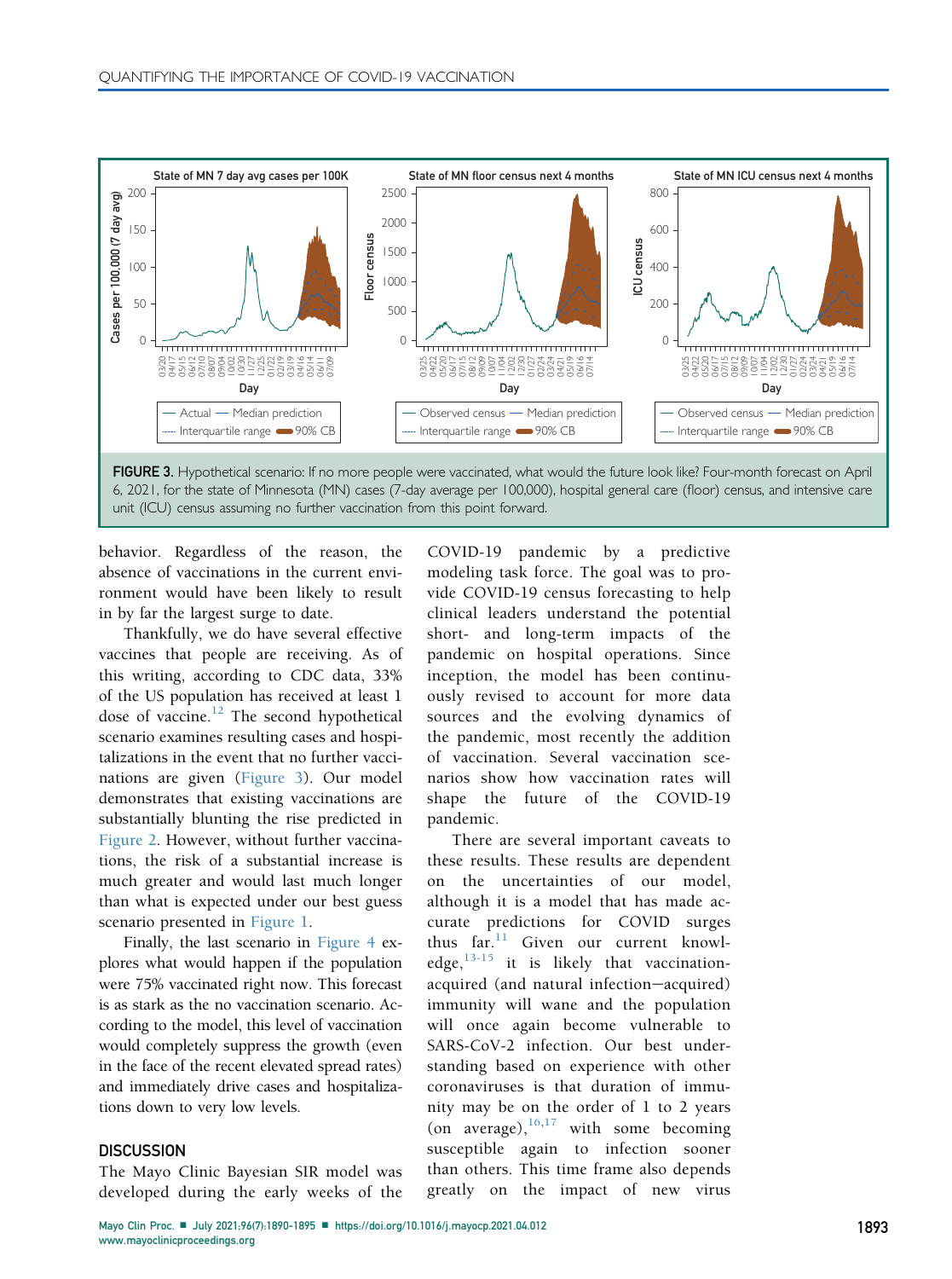<span id="page-4-0"></span>

intensive care unit (ICU) census assuming 75% already vaccinated.

variants on vaccine efficacy. It is also understood that the fewer cases there are, the less opportunity that SARS-CoV-2 has to mutate and to generate new strains that can escape vaccine-induced immunity. The vaccine is not 100% effective, even in the next few months after it has been received, so it will not prevent all infections, and this is considered in the modeling results. However, vaccination has also been shown to decrease the severity of infections and potential need for hospitalizations.

# **CONCLUSION**

Comparing the range of predictions between scenarios offers compelling evidence for what many have assumed to be true, namely, without vaccinations, a large surge would be imminent. Conversely, vaccinations will suppress an otherwise inevitable surge of cases, but only if enough individuals take advantage of what modern science has provided. With continued education, perseverance, and exemplary leadership at the local, state, and national levels, attaining a 75% vaccination rate is a realistic goal. This is the shortest path to return to life as we knew it before the pandemic.

#### SUPPLEMENTAL ONLINE MATERIAL

Supplemental material can be found online at <http://www.mayoclinicproceedings.org>. Supplemental material attached to journal articles has not been edited, and the authors take responsibility for the accuracy of all data.

Affiliations (Continued from the first page of this article.): Research (E.B.H.), Division of Critical Care Medicine (D.J.K.), Division of Infectious Diseases (P.S.), Robert D. Patricia E. Kern Center for the Science of Health Care Delivery (P.M.W., E.B.H.), Mayo Clinic, Rochester, MN; Biostatistics (M.N.), Mayo Clinic, Phoenix, AZ; and Department of Pulmonary and Critical Care Medicine (A.H.L.), Department of Neurology (K.H.N.), Department of Gynecologic Surgery (S.C.D.), Mayo Clinic College of Medicine, Rochester, MN.

Potential Competing Interests: The authors report no competing interests.

Correspondence: Address to Curtis B. Storlie, PhD, Department of Health Sciences Research, First St SW, Rochester, MN 55905 ([storlie.curt@mayo.edu\)](mailto:storlie.curt@mayo.edu).

#### **ORCID**

Curtis B. Storlie: **b** [https://orcid.org/0000-0002-2464-6864;](https://orcid.org/0000-0002-2464-6864) [Benjamin D. Pollock:](https://orcid.org/0000-0002-2464-6864) iD [https://orcid.org/0000-0003-4544-](https://orcid.org/0000-0003-4544-3158) [3158; Patrick W. Johnson:](https://orcid.org/0000-0003-4544-3158) D[https://orcid.org/0000-0001-](https://orcid.org/0000-0001-8365-1375) [8365-1375; Rickey E. Carter:](https://orcid.org/0000-0001-8365-1375) iD [https://orcid.org/0000-](https://orcid.org/0000-0002-0818-273X) [0002-0818-273X; Elizabeth B. Habermann:](https://orcid.org/0000-0002-0818-273X) D[https://orci](https://orcid.org/0000-0002-1140-003X)[d.org/0000-0002-1140-003X; Mohamad Bydon:](https://orcid.org/0000-0002-1140-003X) D[https://](https://orcid.org/0000-0002-0543-396X) [orcid.org/0000-0002-0543-396X; Pablo Moreno Franco:](https://orcid.org/0000-0002-0543-396X) [https://orcid.org/0000-0001-9146-5599; Shannon M.](https://orcid.org/0000-0001-9146-5599) [Dunlay:](https://orcid.org/0000-0001-9146-5599) **b** <https://orcid.org/0000-0001-5145-7420>